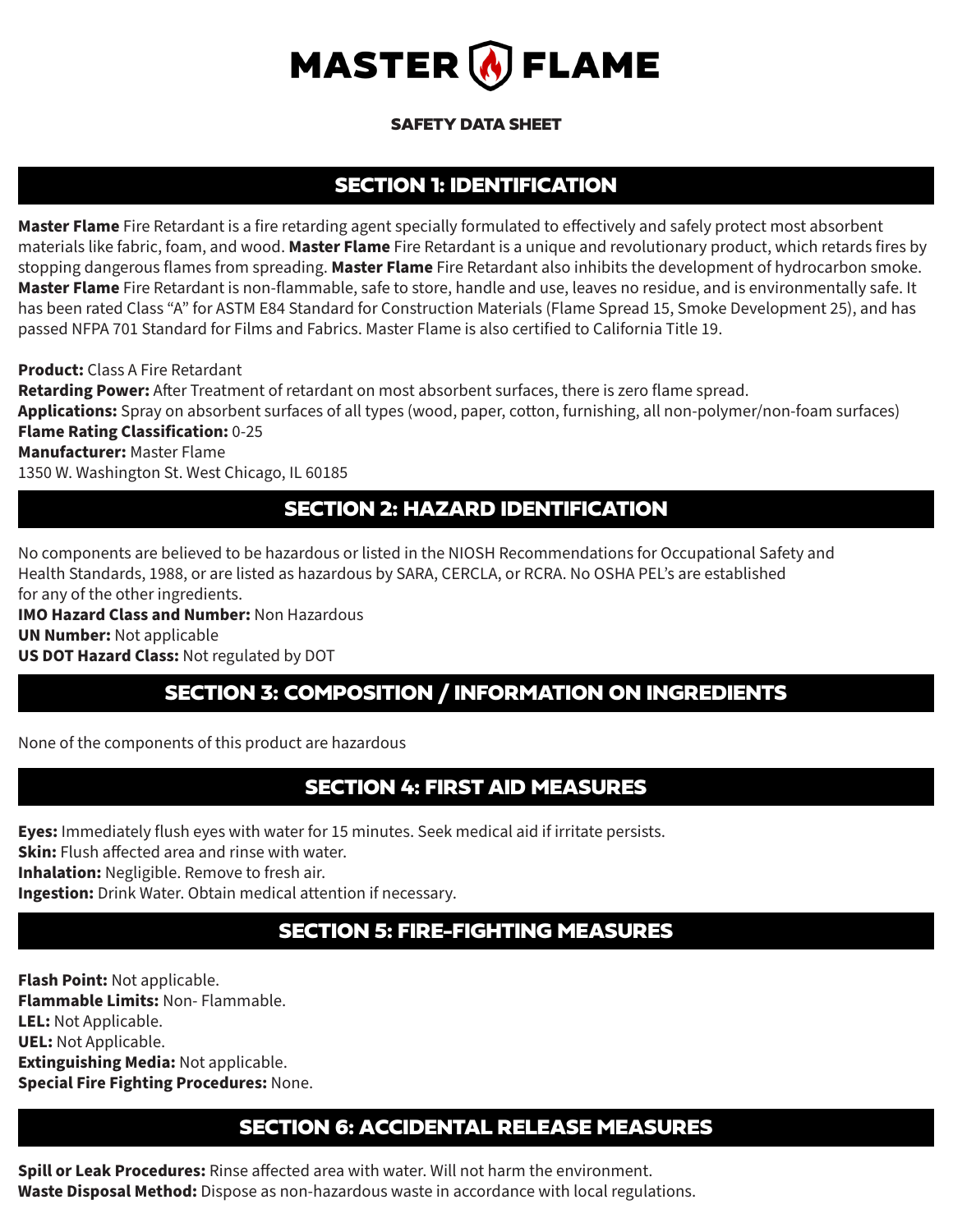### SECTION 7: HANDLING AND STORAGE

**Storage and Handling Precautions:** For best results, store product in temperature controlled enviornments. **Handling:** Retardant is neutral. it will remove oil from the skin and will irritate the eyes if sprayed directly into them. When handling bulk concentrate, eye protection, gloves, and impervious clothing should be worn when there is a danger of splashing, prolonged exposure to vapor, or prolonged skin contact, as with all chemicals. Do not ingest, splash into eyes, or inhale for long periods.

**Other Precautions:** Although components have low hazard levels, the product will remove oils from the skin like common soap. Avoid prolonged skin contact.

## SECTION 8: EXPOSURE CONTROLS / PERSONAL PROTECTION

**Respiratory Protection:** Not required.

**Ventilation:** No special ventilation is required.

**Protective Gloves:** Wear if there is prolonged skin contact.

**Eye Protection:** Wear if needed to prevent reasonable probability of eye contact.

**Work/ Hygienic Practices:** Do not ingest, do not splash into eyes, do not inhale for prolonged periods.

#### **Exposure Limits**

**Signs and Symptoms of Exposure**

OSHA PEL: Not Established. ACGIII TLV: Not Established. Routes of Entry Inhalation: Yes. Skin: Yes. Ingestion: Yes.

Skin: Negligible Hazard. Not a primary skin irritant. Eyes: not a primary ocular irritant. Inhalation: Negligible. Ingestion: Hazard is low. Material considered non-toxic.

## SECTION 9: CHEMICAL AND PHYSICAL PROPERTIES

**Boiling Point:** 212° F. **pH:** 7.0 **Water Solubility:** 100% **Shelf Life:** 2 years when stored in closed containers between 32° F and 120° **Specific Gravity:** 1.09 @ 60° F. F. **Appearance and Odor:** Mild Fresh Scent. Does not contain d-limonenes. Clear Color. **Flash Point:** Negligible **Vapor Pressure (mm Hg):** Same as water. **Dilution Strength:** Do not dilute. **Residue:** Product leaves little to no residue. **Flammability:** Non- Flammable

## SECTION 10: STABILITY AND REACTIVITY

**Stability**: Stable **Incompatibility:** None. **Hazardous Decomposition Products:** Carbon monoxide and carbon dioxide. **Hazardous Polymerization:** Will not occur.

## SECTION 11: TOXICOLOGICAL INFORMATION

**Toxicity:** in accordance with U.S. EPA Office of Pollution Prevention and Toxins, criteria for ranking the acute toxicity of chemicals, Master Flame is considered to be of low concern.

**Carcinogenity** NTP? No. IARC? No. OSHA Regulated? No. **Routes of Entry** Inhalation: Yes. Skin: Yes. Ingestion: Yes.

**Signs and Symptoms of Exposure** Skin: Negligible Hazard. Not a primary skin irritant. Eyes: not a primary ocular irritant. Inhalation: Negligible. Ingestion: Hazard is low. Material considered non-toxic.

## SECTION 12: ECOLOGICAL INFORMATION

**Biodegradability**: 100% in 21 days under ideal conditions. **Disposal**: Retardant itself may be disposed through municipal systems